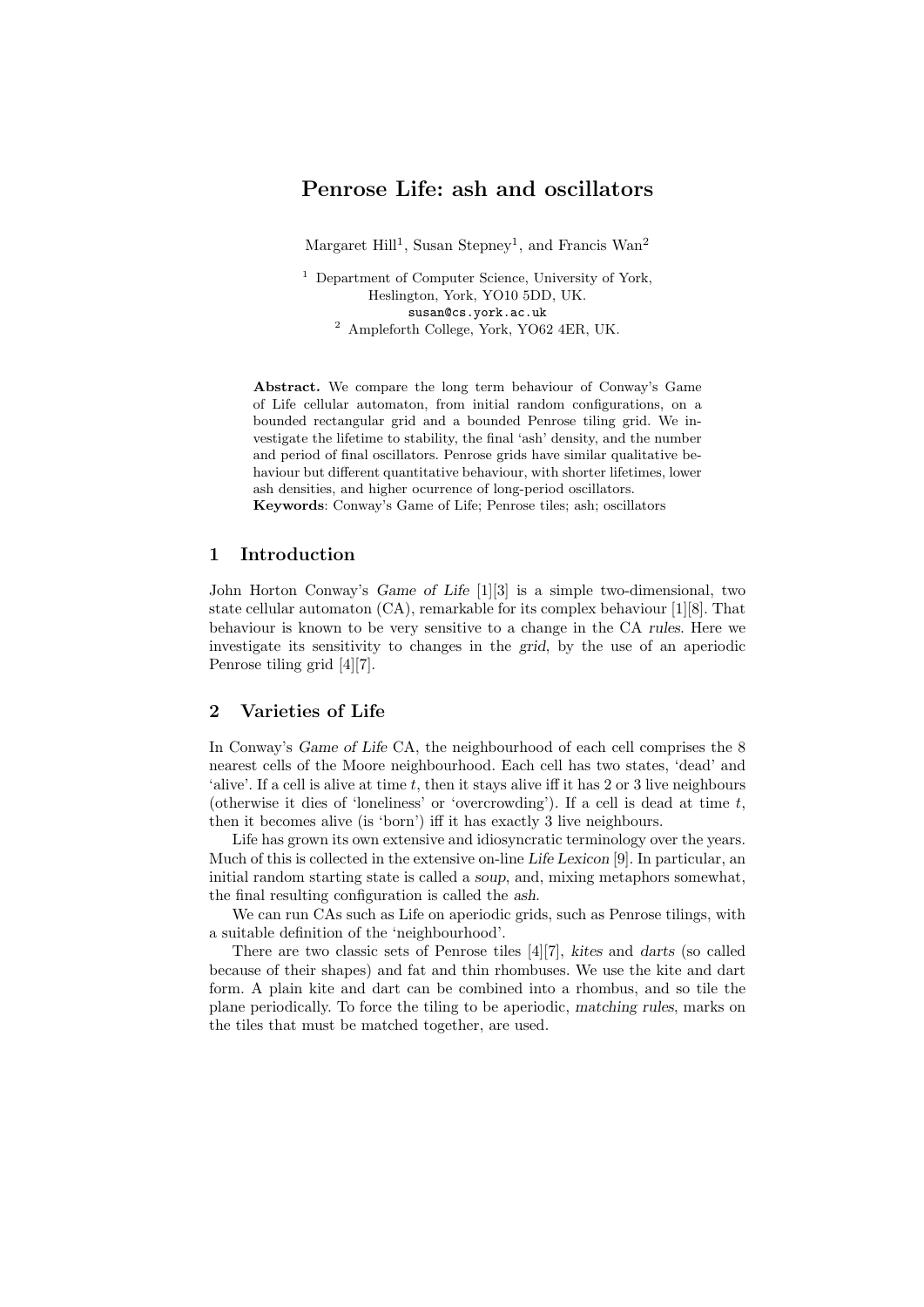

Fig. 1. deflating a kite and a dart (a) minimal deflation; (b) deflation avoiding 'holes' in the result



Fig. 2. variable Penrose neighbourhood: (a) example of kites with eight and nine neighbours; (b) numbers of neighbours in a small deflated grid: light coloured tiles have 8 neighbours; dark tiles have 9 neighbours; grey tiles are edge tiles with fewer than 8 neighbours.

A valid Penrose tiling has no gaps or overlapping tiles. The deflation algorithm [6] guarantees a valid tiling. At each round of deflation, each kite and dart tile is replaced with smaller kites and darts (figure 1). This leads to overlapping tiles, but the overlap is exact, and so the extra tiles can be safely removed. Since we use this deflation algorithm, we are restricted to the sizes (number of cells) of Penrose grids produced by the successive deflation generations.

In a rectangular grid, four cells meet at every vertex, and every cell has eight neighbours. In a Penrose grid, three, four or five cells can meet at a vertex, and Penrose grid cells can have either eight or nine neighbours (figure 2). We have found no algorithmic way of reducing the neighbourhood of all tiles to eight whilst maintaining the undirected nature of the neighbourhood graph. So we leave the neighbourhood as it is, and apply the Life rules to it unchanged.

We need to cope with the edge of the deflated Penrose grid. There are two conventional ways in CAs of removing the effect of the edge of the grid.

1. periodic boundary conditions: the grid has the topology of a torus, finite but unbounded (has no edges). This is the approach usually taken for investigating statistical properties of soups, with the results more or less tentatively extrapolated to infinite grids. However, this approach is impossible for aperiodic grids such as a Penrose grid.

2. lazy infinite grid: implemented by lazily expanding a finite grid as activity nears its edges [5]. This is the approach usually taken for investigating the properties of particular structures, such as glider guns. It is not practical for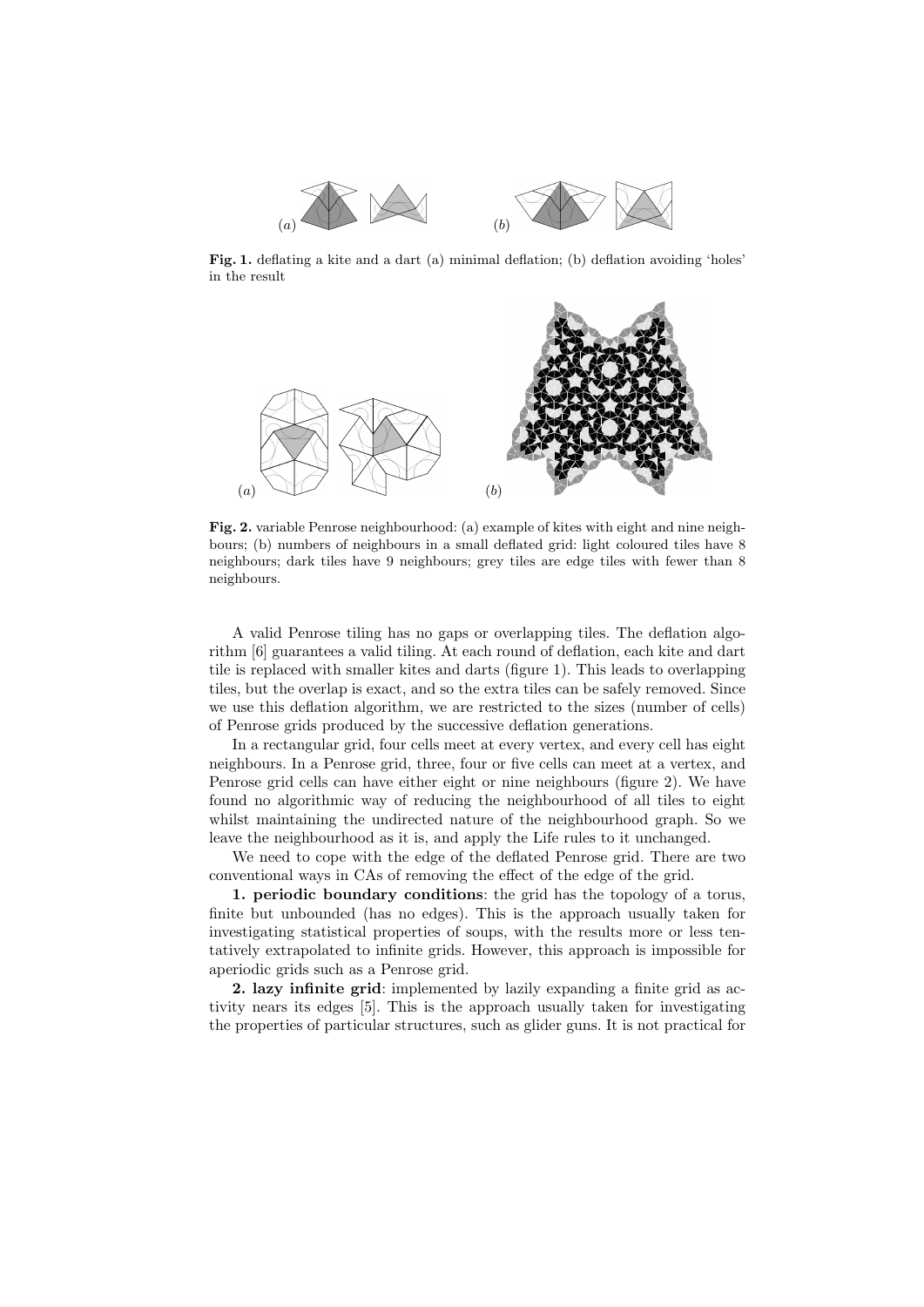|         | S, small | M, medium <sub>L</sub> , large |      | $X$ , extra-large                                                             |
|---------|----------|--------------------------------|------|-------------------------------------------------------------------------------|
| Penrose | 1688     | 1907                           | 5170 | 13900                                                                         |
|         |          |                                |      | $\text{rectangular}   676 = 26^2   1936 = 44^2   5184 = 72^2   13924 = 118^2$ |

Table 1. The four grid sizes investigated: four Penrose deflations and the corresponding nearest regular square grid size

implementation on Penrose grids produced by deflation, since the generation  $n$ grid does not clearly appear as a subpart of the larger generation  $n + 1$  grid.

Since neither of these standard approaches is suitable for investigating Penrose soups, we choose to investigate the effects of having a bounded grid, explicitly noting the effect of the edges. We have to decide how to handle the boundary. We can choose the border cells to stay 'dead', no matter what their neighbours' states, or choose them to have a reduced neighbourhood of five (or three at the corners). These choices are equivalent for CA rules like those of Life, where the state transition depends only on the *total* number of live neighbours (so permanently dead neighbours are equivalent to no neighbours).

## 3 Experimental set-up

For both the regular and Penrose grids, to compare like with like, we investigate the behaviour of a finite grid, initially empty except for a smaller patch of soup. Given that we are restricted to certain Penrose grid sizes by the deflation algorithm, we restrict the rectangular grid to the nearest similar sizes (table 1).

So our investigations are parameterised by the initial soup patch size  $S$ , initial soup density  $D$ , and fixed grid size  $G$ . The questions we pose are:

- what are the lifetimes of the initial random configurations?
- what are the final ash densities?
- what are the periods of the oscillators at the end of the lifetime?

A pattern is called a period  $n$  (pn) oscillator if it repeats after n generations. We define the *lifetime* of a configuration as the number of generations from the initial random starting configuration until it stabilises to ash, where a stable state comprises only oscillators, including 'Still Life' p1 oscillators. So we wait until any gliders have been absorbed by the boundary.

For example, on an infinite grid, the well-known 'r-pentomino' initial configuration reaches a stable state after 1103 generations, when it comprises several Still Lifes and p2 blinkers, and six escaped gliders. On a finite but large enough grid it stabilises to ash once the six gliders reach the boundary.

### 4 Lifetime results

We use 1000 runs with each parameter set, but different random starting configurations.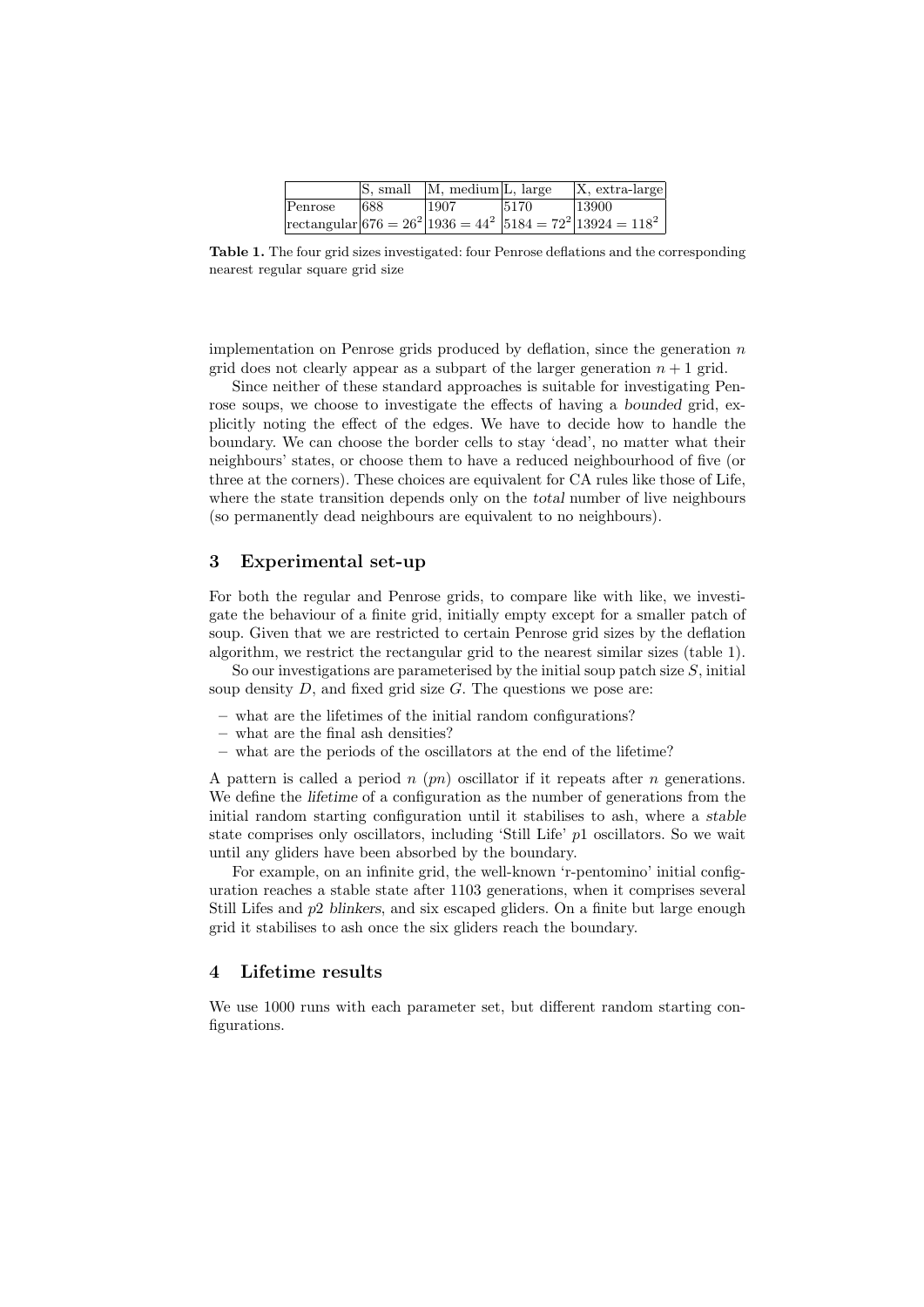

Fig. 3. Frequency against lifetime to stability on a regular grid, for initial density  $D = 20\%$ . Columns are increasing grid sizes G, showing lengthening lifetime tails; rows are increasing soup patch sizes S, peaks move to longer lifetimes.

### 4.1 Classic Life

Previous results Achim Flammenkamp has an extensive list of ash objects grown from soup [2]. He starts with initial densities  $D = 0.371 - 0.375$ , on toroidal (periodic boundary condition) grids of sizes  $2^{12} \times 2^{12}$  (4096  $\times$  4096) and  $2^{14} \times 2^{14}$  (16384 × 16384). These experiments give an asymptotic ash density of 0.0287115 bits per cell. There are no reports of the time taken to stabilise.

The grids we test here are much smaller (the largest grid we test is  $X =$  $118 \times 188$ , but we test a much broader range of grid sizes and initial densities.

Distribution The distributions of lifetimes are highly skewed (figure 3). There is a peak in the distributions at low lifetimes, with a long tail of high lifetimes. This tail is longer on larger grids, that is, larger grids can support longer lifetime structures, implying that there is a correlation between a structure's lifetime and its size. The peak lifetime is higher with larger initial patches: small patches tend to die more rapidly than larger patches.

Effect of initial density We expect a short lifetime at low density, because there are too few live cells to cause more to be born. We might also expect short lifetimes at high density, as everything dies of overcrowding.

We can see these effects qualitatively from the following approximate argument. (It is only an approximation to the real behaviour, because we treat the distribution as smooth, yet clumpiness has an important effect; however, the intuition it provides is sound.) Let the average density at time t be  $\rho_t$ . Then the average density at time  $t + 1$  will be (approximately):

$$
\rho_{t+1} = \rho_t P(\text{staying alive}) + (1 - \rho_t) P(\text{being born}) \tag{1}
$$

$$
= \rho_t (P(2 \text{ nbrs}) + P(3 \text{ nbrs})) + (1 - \rho_t) P(3 \text{ nbrs})
$$
 (2)

$$
= \rho_t \left( {}_{n}C_2 \rho_t^2 (1 - \rho_t)^{n-2} \right) + {}_{n}C_3 \rho_t^3 (1 - \rho_t)^{n-3}
$$
\n(3)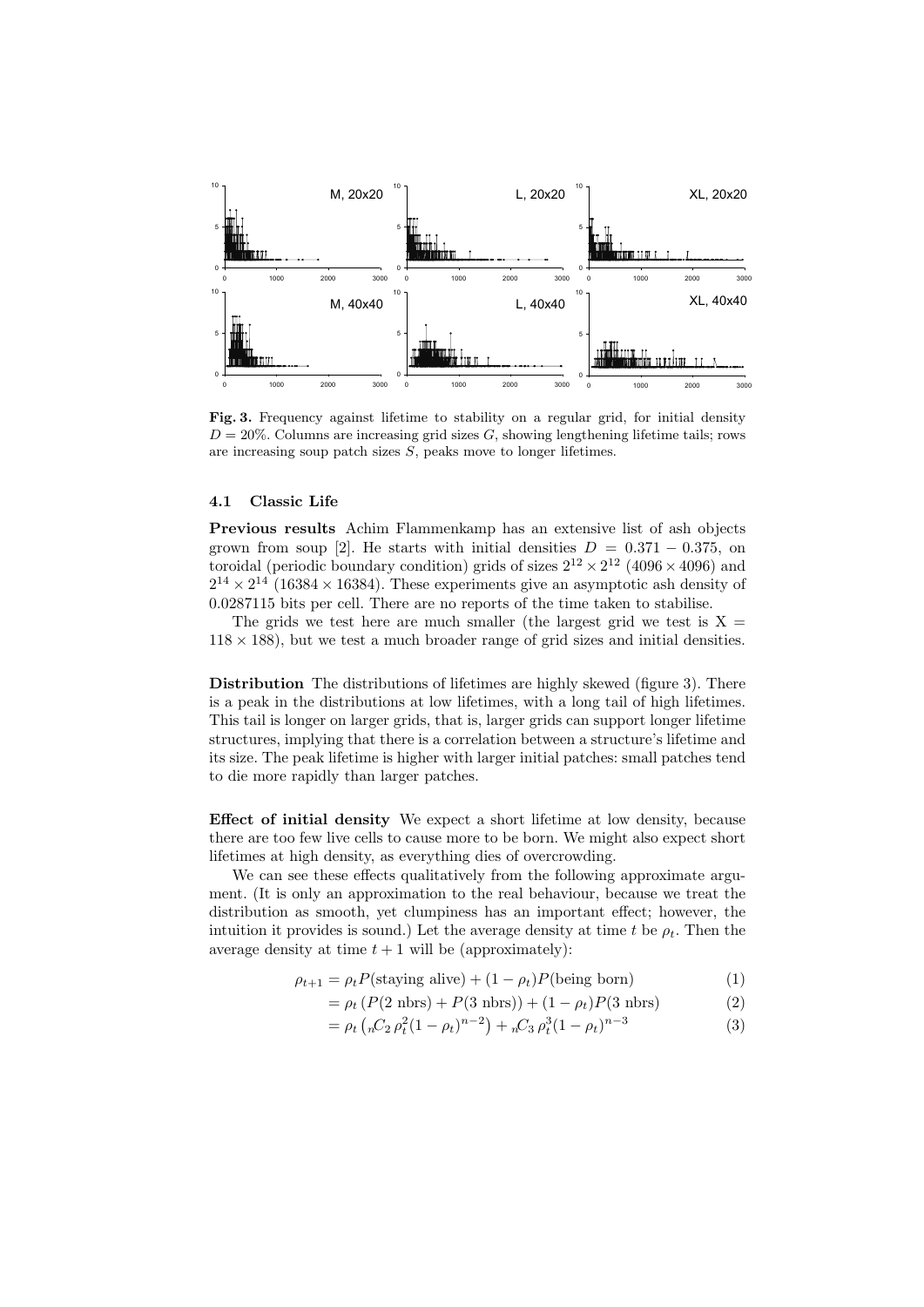

Fig. 4. Density against timestep for smoothed evolution of initial densities



Fig. 5. Density against time on an M grid, of 10 initial random densities D

where  $P(m \text{ nbrs})$  is the probability that m neighbours are alive. For a neighbourhood of  $n = 8$ , we get

$$
\rho_{t+1} = 28\rho_t^3 (1 - \rho_t)^5 (3 - \rho_t) \tag{4}
$$

For an initial  $\rho$  that is not too large or too small, the density rapidly converges to  $\rho_{\infty} \approx 37\%$  (figure 4a). However, for low initial densities ( $\rho_0 \lesssim 20\%$ ), there is not enough activity to sustain Life, and the density rapidly falls to zero. For high initial densities (60%  $\leq \rho_0$ ), there is massive death in the first generation, and the resulting density  $\rho_1$  is less than the critical value, and so again rapidly converges to zero.

Similarly, for a neighbourhood of  $n = 9$  (relevant to some cells in the Penrose grid), we get

$$
\rho_{t+1} = 12\rho_t^3 (1 - \rho_t)^6 (10 - 3\rho_t)
$$
\n(5)

For an initial  $\rho$  not too large or too small, the density rapidly converges to  $\rho_{\infty} \approx 35\%.$ 

We compare these calculations with actual runs, on an M grid  $(44 \times 44 \text{ cells})$ , with initial densities of 20%, 40%, and 60% initially covering the entire grid, for 10 runs each. The evolutions of the densities are shown in figure 5. We see that the evolution is qualitatively similar, but the actual densities are lower than the calculation, at closer to 10% whilst still evolving, and 2–5% once stabilised to ash. (This latter figure is consistent with Flammenkamp's asymptotic value of  $\approx 2.9\%$ .) The lower densities demonstrate the importance of clumpiness. There is no correlation between lifetime to stability, and ash density (figure 8a).

Figure 6 shows graphs of mean lifetime against density, for various grid sizes and initial patch sizes. At low densities, they have low lifetimes, and as the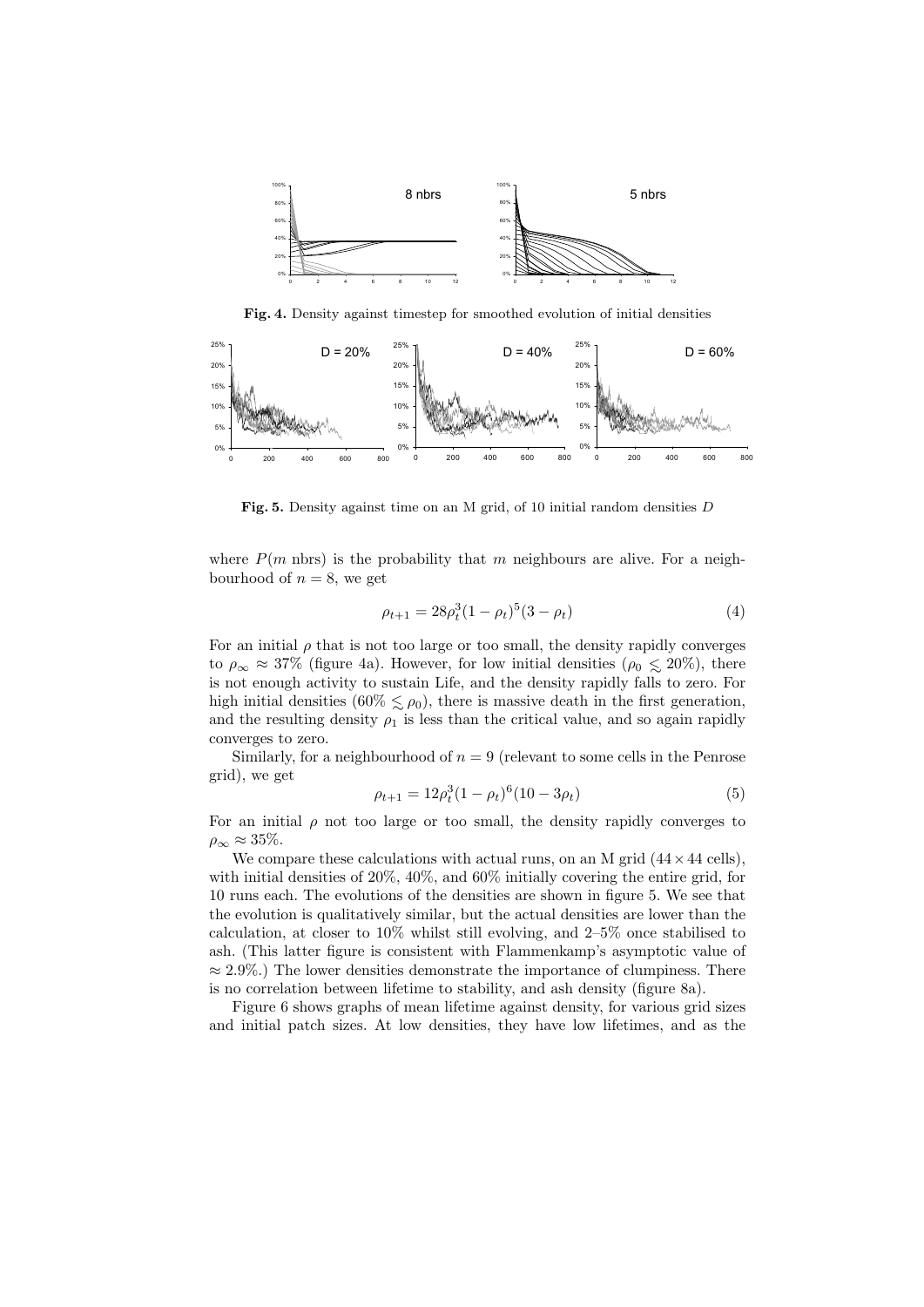

Fig. 6. Mean lifetimes to stability against initial density, on a regular grid, for different soup patch sizes  $S = 20 \times 20$ ,  $40 \times 40$ , full grid

density rises, so does the lifetime. Once the density gets too high, lifetimes start to drop again. But then, for very high densities, the mean lifetime starts to rise once more (except when the initial patch completely fills the grid). Why?

These experiments are run on patches of initial random soup that are smaller than the total grid size. For very high densities, this initial patch is essentially a solid square. Note that the average density at the edge of a patch is half the interior density. So for solid patches, their edges are at a density suitable for sustaining Life. The centre rapidly dies, but the edges survive and propagate for a long time. So the entire graph can be thought of as having two components: one due to the central region, peaking near  $D_{max} \approx 50\%$ , and one due to the edges, peaking at  $\approx 2D_{max}$ .

Detailed effect of patch and grid size The earlier figure 3 shows that both average and maximum lifetimes increase with initial soup patch size  $S$ , and grid size G.

The bigger the grid, the longer the lifetime: the boundary does seem to be 'killing' the life. Clearly, if some central region shoots out gliders, then bigger grids will give longer lifetimes, because the lifetime is taken once all the gliders have hit the boundary, which will take longer for larger grids. But ours are all relatively small grids, and that is not the dominant effect: the soup is 'boiling' over the whole grid.

We can see that 5 neighbours (the case on the boundary) is not enough to maintain Life, using equation 3 for  $n = 5$  neighbours. We get

$$
\rho_{t+1} = 10\rho_t^3 (1 - \rho_t)^2 (2 - \rho_t)
$$
\n(6)

In this case, whatever the initial value of  $\rho$ , it quickly converges to zero (figure 4b): all Life dies.

#### 4.2 Penrose grid lifetimes

Now that we understand the effect of grid size, patch size, and initial density on the regular grid, we can investigate the effect of using an aperiodic Penrose grid.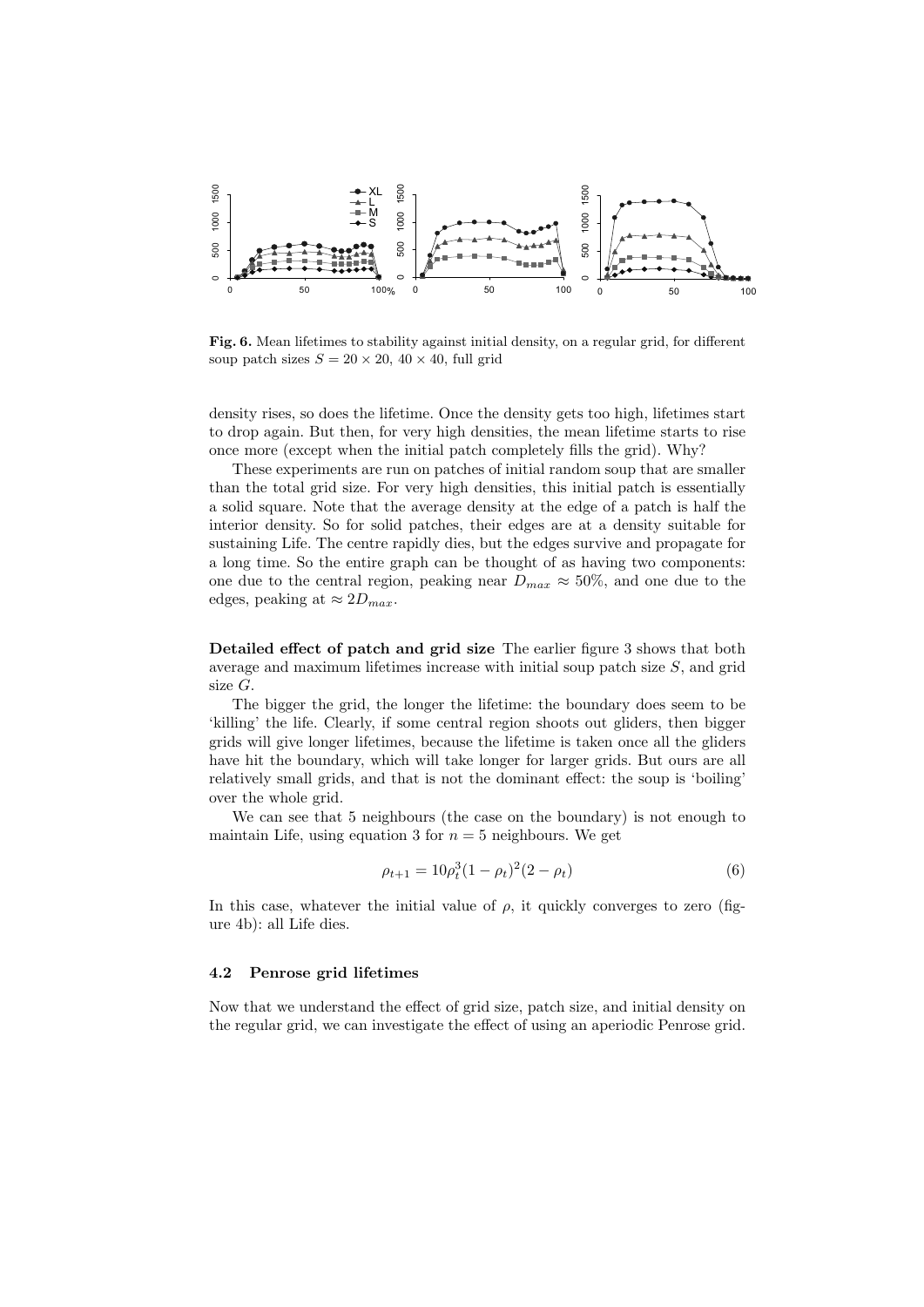

Fig. 7. Mean lifetimes to stability against initial density, on a Penrose grid, for different soup patch sizes  $A = 400$ , 16040, full grid



Fig. 8. lifetime to stability against ash density, for initial densities  $D = 20\%$ , 40%,  $60\%$ , on M size grids: (a) rectangular grid (b) Penrose grid

Distribution The lifetime distributions show the same qualitative behaviour as for a regular grid: the skewed distribution, and the increasing lifetimes with grid and patch size. However, the mean lifetimes to reach stability are approximately an order of magnitude smaller (figure 7).

The densities drop much faster than they do on the rectangular grid, last for a much shorter time at the low density before stabilising, and produce lower density ash, 1–3% (figure 8b).

## 5 Oscillator distribution

It appears that the aperiodic grid stops structures propagating any distance and affecting distant objects. So everything becomes 'Still P-Life', or an oscillator, much sooner. We investigate this further, by looking at the distribution of oscillator periods in the ash.

#### 5.1 Life oscillators

The Flammenkamp web site [2] has an extensive list of oscillators grown from soup. The vast majority are  $p2$ . Why do we find so very few  $p3$  and higher oscillators in the ash?

There are many kinds of p2 oscillators. The blinker has only three active cells; there are also three  $6$  cell  $p2$  oscillators (beacon, clock, and toad). These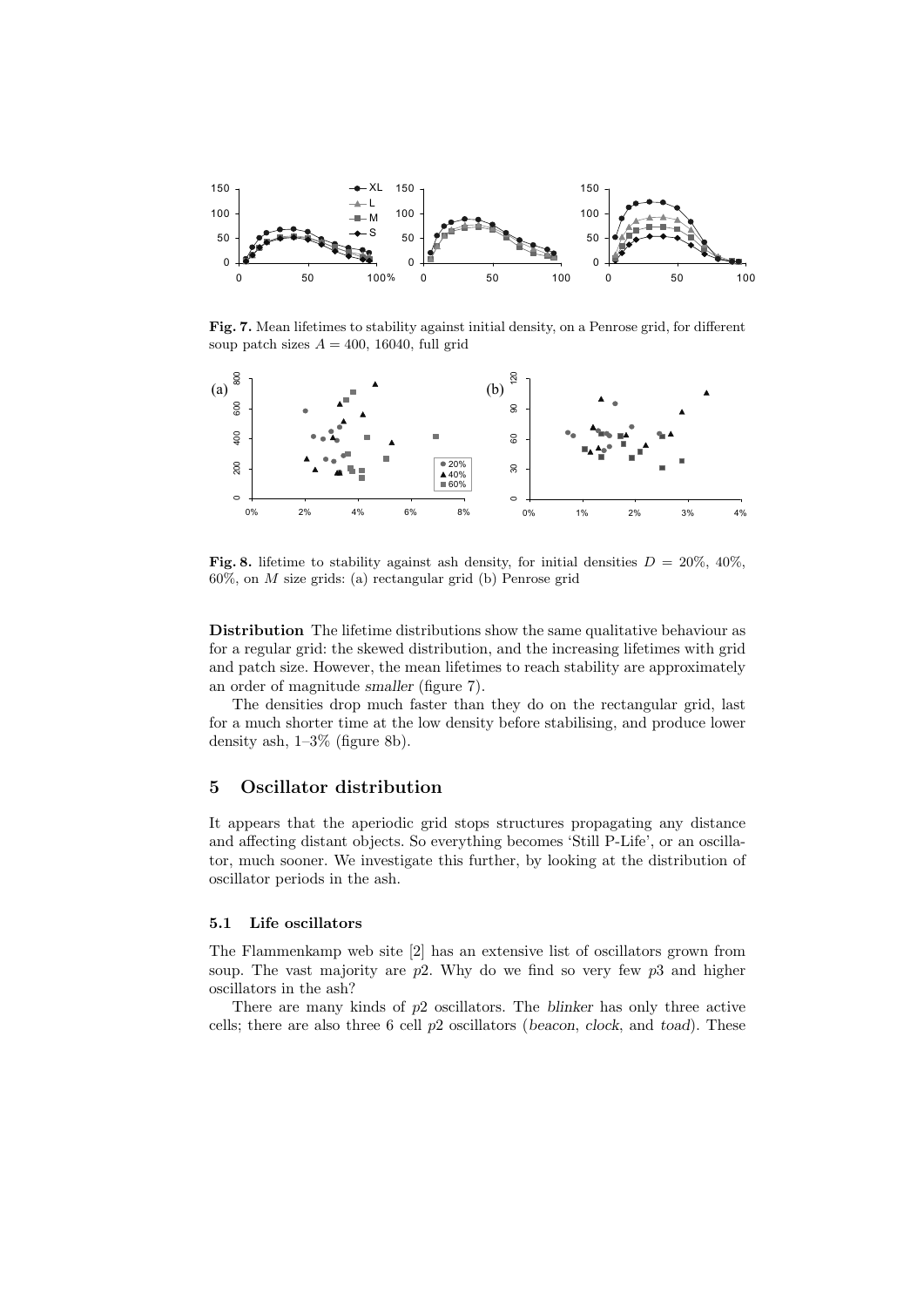

Fig. 9. Examples of Penrose still lifes. All the small examples were found in the ash; the large ring was hand constructed.

readily form by chance in the ash. Similarly, the commonly-occurring glider has only five active cells.

The smallest  $p3$  oscillator, the *caterer* (discovered by Dean Hickerson in 1989), however, has 12 cells active in its smallest configuration. This is much less likely to occur by chance than smaller period oscillators, and so is unlikely to be found in the ash. Our tests never discovered a caterer oscillator.

The p3 oscillator that does occur in our tests is the pulsar, which has 24 cells active in its smallest configuration. Surely this is even less likely? However, the pulsar has a 10 state predecessor, which is more likely to occur than the caterer.

The smallest p4 oscillators (mazing and mold) have 12 cells active in their smallest configuration, and the smallest  $p6$  oscillator (unix) has 16 cells, so these are also unlikely to occur by chance, unless they have small state progenitors, too. They never occurred in our tests.

#### 5.2 Penrose oscillators

Although the Penrose grid is aperiodic, any Penrose oscillator is of general interest, because a Penrose tiling has the recurrence property: any given finite patch of Penrose tiling recurs in infinitely many other patches, in any Penrose tiling. (This does not conflict with what we said earlier about being unable to find the deflated generation n grid within the generation  $n + 1$  grid: these grids are finite, whereas the recurrence property applies to full, infinite, tilings.) Hence a given oscillator confined to a particular patch of a given tiling can also occur in infinitely many other patches, in any Penrose tiling.

This property also means that we are justified in confining our experiments to just those Penrose grids obtained by deflating a single dart: any finite patch that occurs in any Penrose tiling will occur in our grids (provided that they are big enough, of course).

We have discovered a rich zoo of small-period P-Life oscillators in the ash. There are many  $p1$  still lifes (a few examples are shown in figure 9), including one with three cells, some forming closed loops, and some disconnected.

Because of the two different cell shapes, and the different neighbourhood sizes, many oscillators come in several variants. For example, the ash contained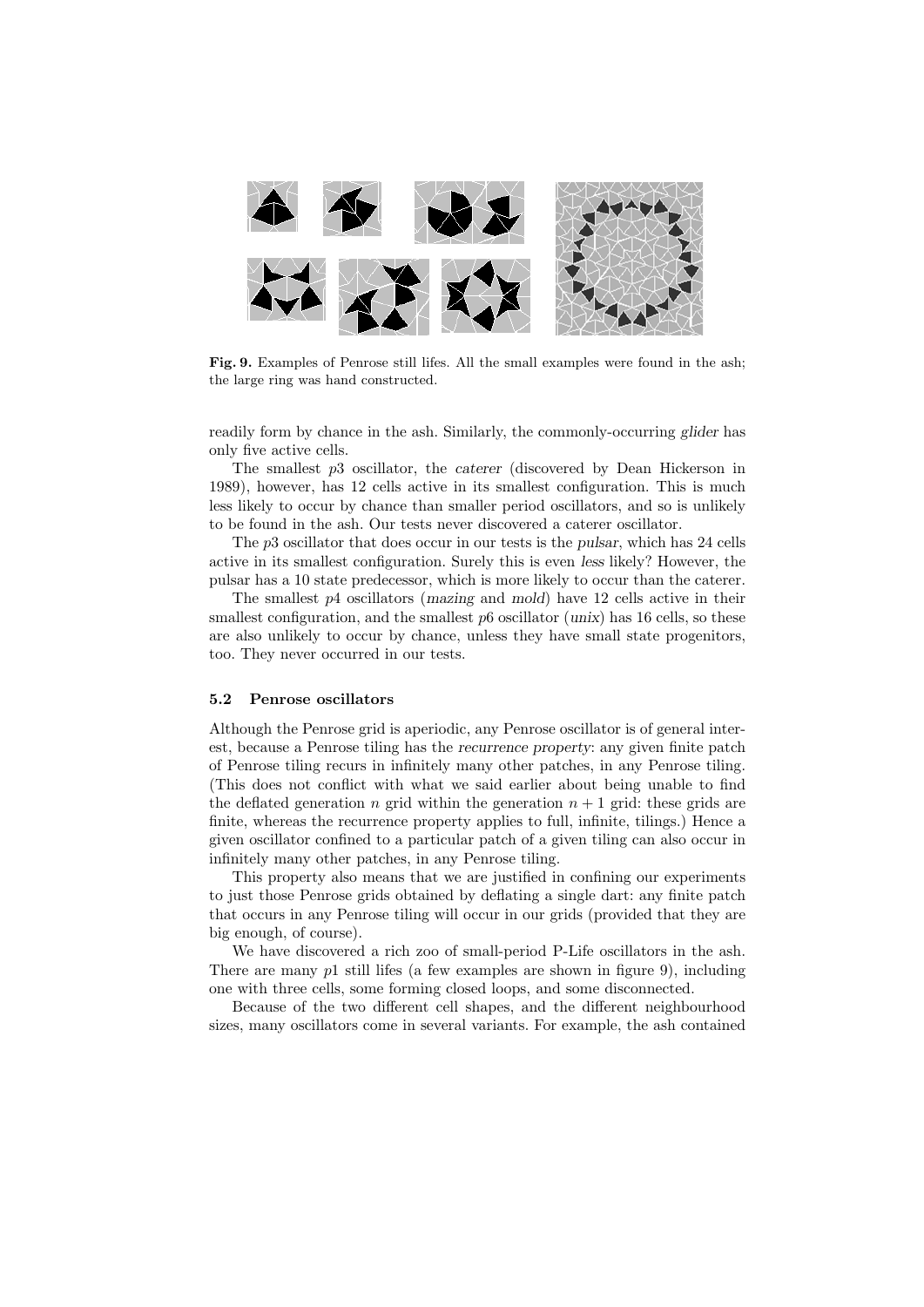

Fig. 10. Two of the  $p2$  Penrose oscillators, named plinkers by analogy to the Life three cell blinker



Fig. 11. A 6 cell p4 Penrose oscillator, the bat

six different three-cell  $p2$  oscillators, analogous to the single blinker (figure 10). Some of these visually distinct variants look more similar when considering just the neighbourhood topology, rather than the different tile shapes.

There is a 6 cell  $p_4$  oscillator that we dub the bat (figure 11); the ash exhibited four variant bats. The ash also threw up a symmetrical  $8$  cell  $p8$  oscillator (figure 12).

Perhaps most amazingly, we discovered an 8 cell p15 oscillator (figure 13). When animated it appears that the live cells are 'dancing' around the central star formation. This movement is reminiscent of the behaviour of a glider on the regular grid: the p15 dancer is moving, but is confined to perpetually move in a circle because of the nature of the Penrose grid. We found no long range propagating structures, because of the aperiodic nature of the grid. However, the possibility of arbitrarily large rings (figure 9) hints at the possibility of arbitrarily large period dancers around such rings: such will almost certainly need to be hand constructed.

These relatively long period Penrose oscillators are more common than their regular Life equivalents, because they are so small. This still raises the question: why are smaller oscillators possible? The occasionally larger neighbourhood is a possible contributor. It certainly allows constructs such as arbitrarily large rings. Future work will investigate oscillator distributions, and the precise effect of the extra neighbour.

## 6 Conclusions

Life on a Penrose grid has similar qualitative behaviour to regular Life, but different quantitative behaviour. The lifetime to stability is an order of magnitude shorter, the ash density is about half, and there are more spatially small long-period oscillators.